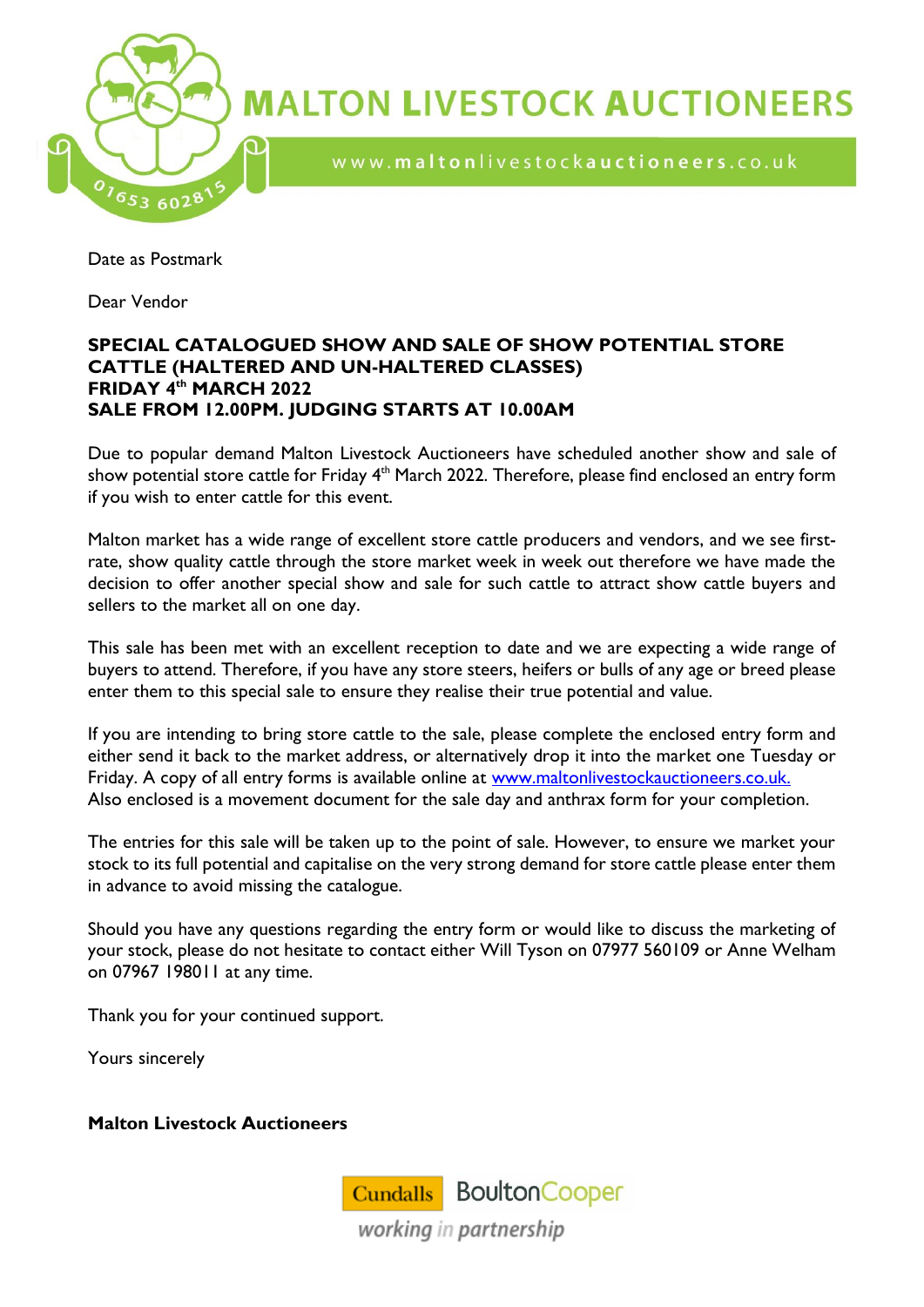## **MALTON LIVESTOCK MARKET SHOW & SALE OF SHOW POTENTIAL STORE CATTLE**

Sponsored by



# **FRIDAY 4 th MARCH 2022 SUPREME CHAMPION - £100**

I<sup>st</sup> PRIZE - £20 2<sup>nd</sup> PRIZE - £10 3<sup>rd</sup> PRIZE - £5

### **Schedule of classes**

**Class 1. Best Store Bull (un-haltered)**

**Class 2. Best Store Steer, any continental (Haltered)**

**Class 3. Best Store Heifer, any continental (Haltered)**

**Class 4. Best Store Steer or Heifer, any continental (un-haltered)**

**Class 5. Best Native Steer or Heifer (un-haltered)** 

**Best homebred beast in show will be presented with a special prize**

#### **NOTE TO PURCHASERS**

Any prize-winning show beast bought on the  $4<sup>th</sup>$  March 2022 can be sold back at Malton Livestock Market as a finished animal for half price commission

> **CATTLE TO BE SOLD AT 12 NOON THROUGH THE STORE CATTLE RING JUDGING FROM 10.00AM**